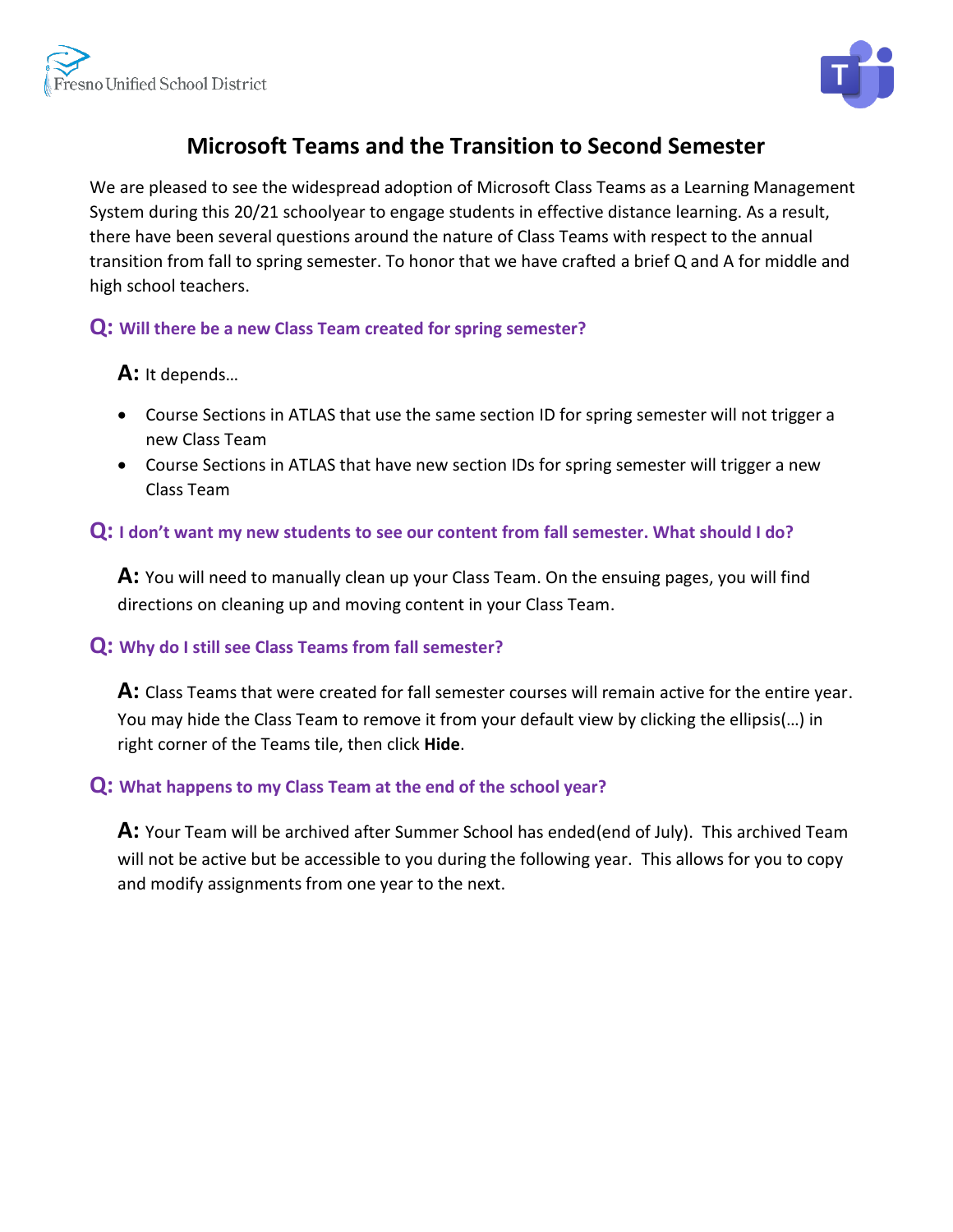## Clean Up and Move Content in a Class Team for the Second Semester

When the second semester begins, you may be using the same class team that was used during the first semester of the school year. Therefore, you might want to clean up the team a bit and move some content. Below are just a few suggestions for cleaning up your class team. **Please DO NOT delete your team and create a new one for the new semester.**

- 1. Move and store files that are no longer relevant to the second semester. This can be done by moving files into an archive folder.
	- a. **Create a new folder** "Semester 1 Archive" in the Files area of the General channel
	- b. Navigate to the file you wish to move, **click the ellipsis** (…) and click **Move**
	- c. Navigate to the folder "Semester 1 Archive", click it and click **Move**



- 2. Remove any assignments that are no longer relevant to the second semester.
	- a. Click **Assignments** and click the assignment name
	- b. **Click the ellipsis** (…) and click **Edit Assignment**, then click **Delete**
	- c. Note, you may want to Export to Excel if you need to back up the grades



- 3. Remove any Channels that are no longer relevant to the second semester.
	- a. **Click the ellipsis** (…) next to the channel name and click **Delete this Channel**